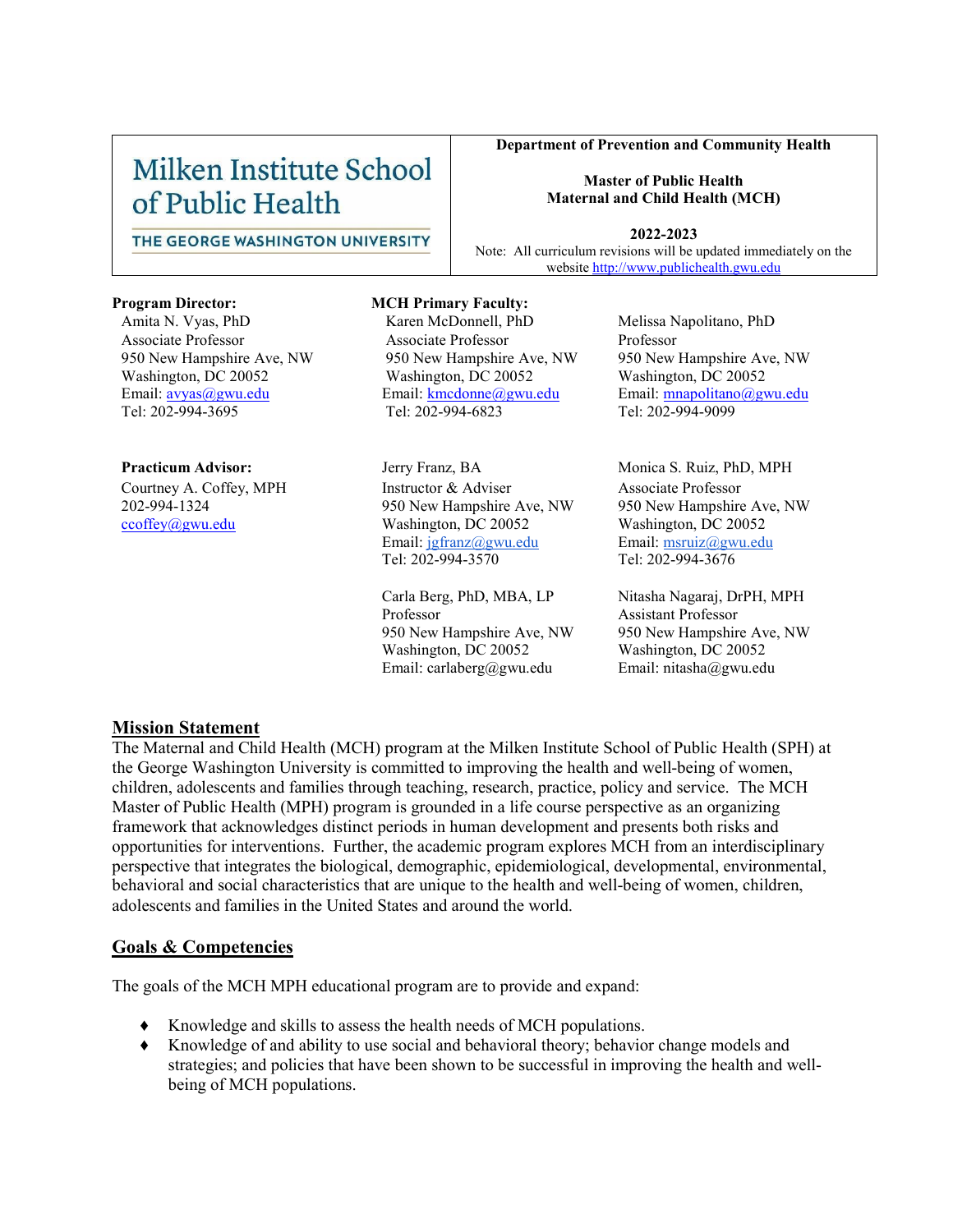- ♦ Ability to plan, design, implement, evaluate and communicate programs and research targeted toward health promotion and/or disease prevention of MCH populations.
- ♦ Ability to advocate for improvements in social practices, policy and law that will provide supportive environments for the improvement of the health and well-being of MCH populations.

Upon Completion of the MPH, Maternal and Child Health Program students should possess the competencies in **Table 1.**

| Table 1: MCH MPH Program Competencies Mapped to Curriculum Components                                                                          |                                               |  |
|------------------------------------------------------------------------------------------------------------------------------------------------|-----------------------------------------------|--|
|                                                                                                                                                | <b>Required Courses (PUBH course numbers)</b> |  |
| Assess individual, community,<br>organizational and societal needs of<br>women, children, and families.                                        | 6003, 6007, 6500, 6550, 6551, CE              |  |
| Develop strategies, policies,<br>interventions and programs to improve<br>the health of women, children and<br>families                        | 6007, 6012, 6500, 6550, IPE, Practicum        |  |
| Implement strategies, policies,<br>interventions and programs to meet the<br>health needs of women, children and<br><i>families.</i>           | 6500, 6550, Practicum                         |  |
| Conduct evaluation and research related<br>to the health and well-being of women,<br>children and families.                                    | 6002, 6501, 6551,<br>Practicum, CE, CITI      |  |
| Administer MCH strategies, policies,<br>interventions and programs to improve<br>the health and well-being of women,<br>children and families. | 6021, 6022, 6500, 6550, PE                    |  |
| Communicate and advocate for health<br>and well-being of women, children and<br>families.                                                      | 6012, 6500, 6550, 6551 Practicum, CE, PE, IPE |  |
| Incorporate a life course perspective to<br>the health and well-being of women,<br>children and families.                                      | 6550, Practicum, CE                           |  |

## **Course Requirements**

All Milken Institute School of Public Health (SPH) MPH students who select the Maternal and Child Health Program enroll in MPH Core Courses (15 credits), Program-Specific Core Courses (12 credits), Program-Specific Electives (10 credits) and General Electives (6 credits). The 45-credit requirement also includes a 2-credit capstone experience (PUBH 6015- Culminating Experience), in which students apply their classroom education in a Maternal and Child Health applied research endeavor.

As an accredited School of Public Health, students in all GWSPH MPH programs are also required to fulfill both an interprofessional team experience and an applied practice experience. GWSPH has incorporated these requirements into the curriculum as follows:

### **Interprofessional Education (IPE) Experience (PUBH 6023):**

MPH students are required to select an IPE experience from a host of options provided throughout enrollment to participate in a one-time, case-based or activity-based learning experience. The IPE experience is a way to actively participate in a supervised environment to work with people from other professions/programs outside of public health. Students are eligible to enroll in the IPE upon successful completion of most of the MPH core coursework including: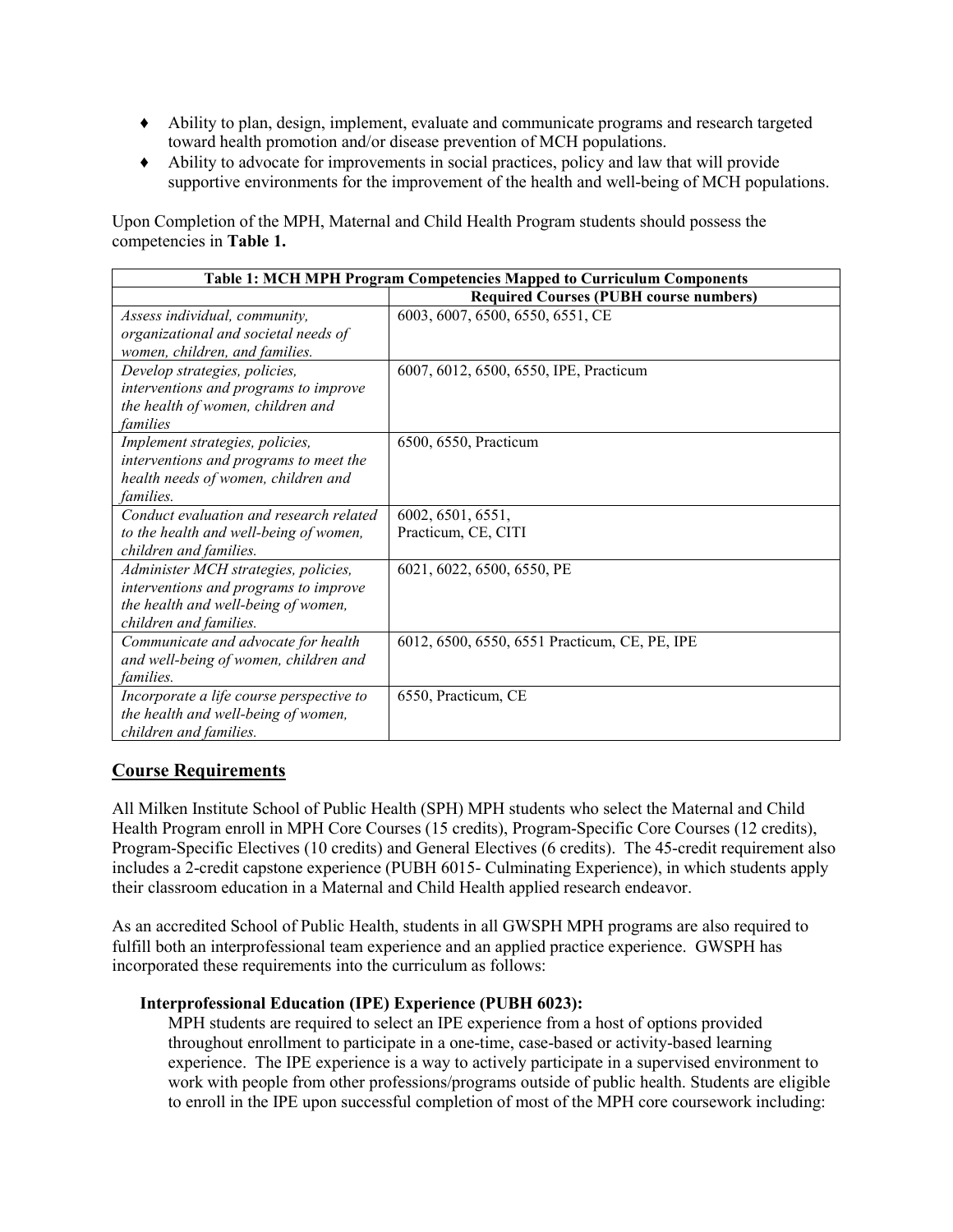PUBH 6002, 6003, 6007, 6011, 6012 and 6021. Students will have many opportunities to register for this zero-credit (no fee) IPE course (PUBH 6023- Interprofessional Education Experience) and will receive credit upon successful completion.

#### **Applied Practice Experience (Practicum & EPR) (PUBH 6000):**

The Applied Practice Experience (APEx) may be satisfied with either a practicum or, for experienced public health professionals, through an expedited portfolio review (EPR).

The practicum is a planned, supervised, and evaluated practice experience that aims to provide students with an opportunity to synthesize, integrate, and apply practical skills, knowledge, and training learned through courses, to gain applied experience in a professional public health work environment, and to work on public health practice projects that are of particular interest to you. Information about the Practicum will be introduced through school-wide Practicum Information Sessions held by the Office of Applied Public Health and through meetings with your department practicum staff and faculty.

During the practicum, you will work at least 120 hours in the field under the supervision of the site preceptor who has agreed to directly supervise the work you are conducting. Students are required to fulfill all requirements of the 120-hour practicum to receive credit for PUBH 6000.

If you have had prior work experience, then you will find that the practicum provides the opportunity to hone skills or to gain new experience in a different area. However, if you have substantial public health experience relevant to your department/track, including 5+ years of fulltime public health work for students after receiving your undergraduate degree, or 3+ years of fulltime work for students who already have a graduate degree prior to beginning the MPH, then you may be able to satisfy the APEx requirement through an EPR instead of doing the practicum, with advanced approval by your department's practicum team.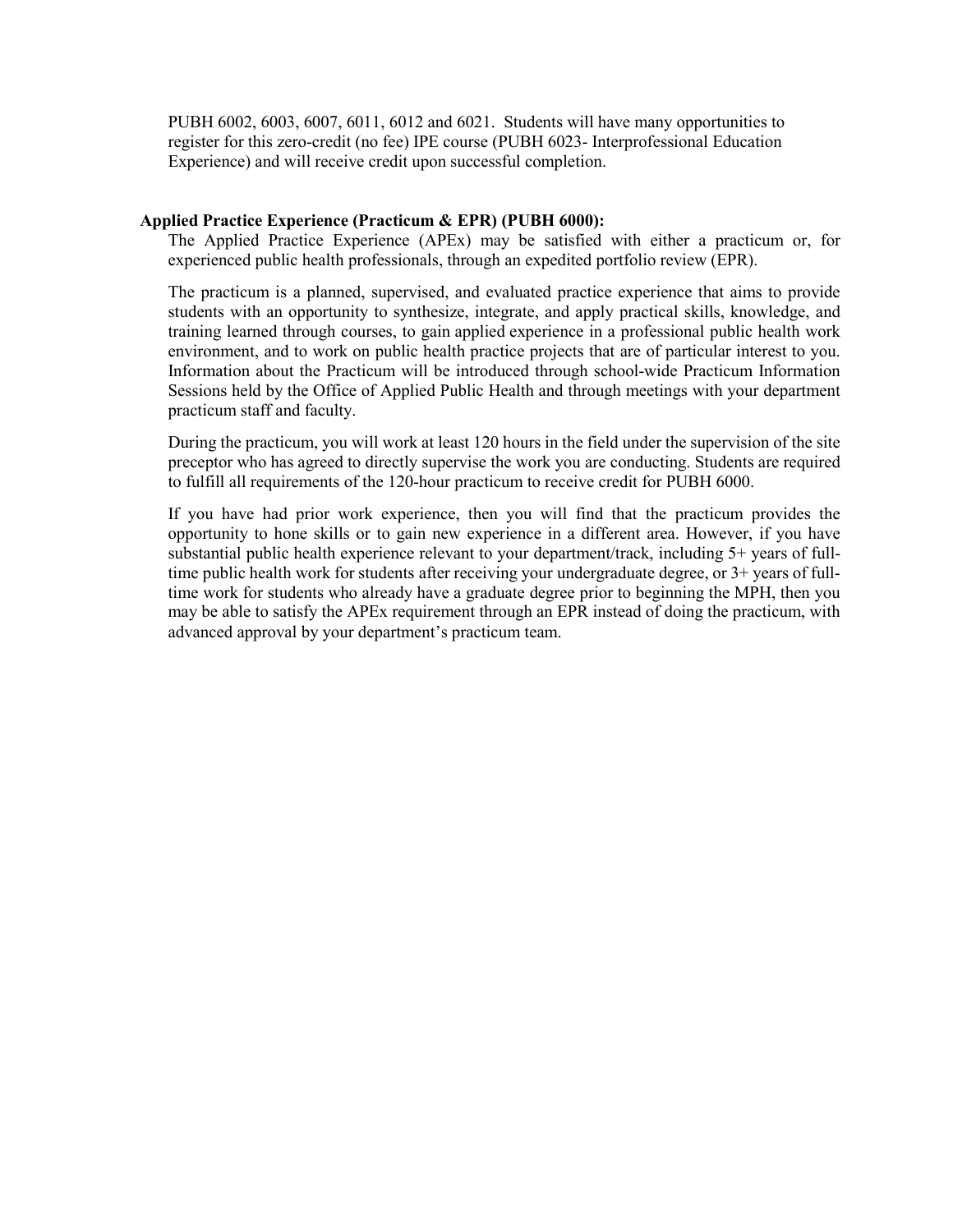# Milken Institute School of Public Health

#### **Master of Public Health Maternal and Child Health Program**

THE GEORGE WASHINGTON UNIVERSITY

#### **Program-at-a-Glance 2022-2023**

| <b>Required Core Courses (15 credits)</b> |                                                                                                                            |                  |                         |
|-------------------------------------------|----------------------------------------------------------------------------------------------------------------------------|------------------|-------------------------|
|                                           |                                                                                                                            | <b>Credits</b>   | <b>Semester Offered</b> |
| <b>PUBH 6000</b>                          | MPH Applied Practice Experience                                                                                            | $\mathbf{0}$     | Fall, Spring, Summer    |
| PUBH 6002*                                | Biostatistical Applications for Public Health                                                                              | $\mathfrak{Z}$   | Fall, Spring, Summer    |
| PUBH 6003*                                | Principles and Practice of Epidemiology                                                                                    | 3                | Fall, Spring, Summer    |
| PUBH 6007*                                | Social and Behavioral Approaches to Public<br>Health                                                                       | $\overline{2}$   | Fall, Spring, Summer    |
| <b>PUBH 6011</b>                          | Environmental & Biological Foundations of<br>Public Health                                                                 | 3                | Fall, Spring, Summer    |
| <b>PUBH 6012</b>                          | Fundamentals of Health Policy                                                                                              | $\overline{2}$   | Fall, Spring, Summer    |
| <b>PUBH 6021</b>                          | Essentials of Public Health Practice & Leadership<br>1: Leading Self and Teams in Public Health                            | 1                | Fall, Spring, Summer    |
| <b>PUBH 6022</b>                          | Essentials of Public Health Practice & Leadership<br>2: Managing Organizations & Influencing<br>Systems in Public Health   | 1                | Fall, Spring, Summer    |
| <b>PUBH 6023</b>                          | Interprofessional Education Experience                                                                                     | $\boldsymbol{0}$ | Fall, Spring, Summer    |
|                                           | <b>Required Program-Specific Courses (12 credits)</b>                                                                      |                  |                         |
|                                           |                                                                                                                            | <b>Credits</b>   | <b>Semester Offered</b> |
| PUBH 6500*                                | Planning and Implementing Health Promotion<br>Programs (pre-req: PUBH 6007)                                                | $\mathfrak{Z}$   | Fall, Spring            |
| <b>PUBH 6501</b>                          | Program Evaluation (pre-req: PUBH 6500)                                                                                    | 3                | Fall, Spring            |
| <b>PUBH 6550</b>                          | Maternal and Child Health I: Foundations (must<br>be taken in the first fall semester enrolled in the<br>program)          | 3                | Fall                    |
| <b>PUBH 6551</b>                          | Maternal and Child Health II: Advanced MCH<br>Research (pre-req: PUBH 6002; may be taken<br>simultaneously with PUBH 6550) | 3                | Fall                    |
|                                           | Program Specific Electives (select 10 credits from the list below)**                                                       |                  |                         |
|                                           | <b>MCH Populations &amp; Topics</b>                                                                                        |                  |                         |
| PUBH 6552*                                | Women's Health                                                                                                             | $\boldsymbol{2}$ | Spring                  |
| <b>PUBH 6553</b>                          | Adolescent Health                                                                                                          | $\overline{2}$   | Spring                  |
| PUBH 6563*                                | Global Child Health                                                                                                        | $\overline{2}$   | Fall, Spring            |
| <b>PUBH 6555</b>                          | Reproductive Health: US and Global Perspectives                                                                            | $\boldsymbol{2}$ | Spring                  |
| <b>PUBH 6560</b>                          | School Health and Safety                                                                                                   | $\overline{2}$   | Summer                  |
| <b>EXNS 6242</b>                          | Nutrition Through the Life Cycle                                                                                           | $\overline{2}$   | Fall                    |
| <b>PUBH 6240</b>                          | Pediatric HIV/AIDS                                                                                                         | $\mathbf{1}$     | Summer                  |
| <b>HDEV 6109</b>                          | Child Development                                                                                                          | 3                | Fall                    |
|                                           | Policy & Advocacy                                                                                                          |                  |                         |
| <b>PUBH 6561</b>                          | <b>MCH Policy Analysis</b>                                                                                                 | $\overline{c}$   | Spring                  |
| <b>PUBH 6359</b>                          | Reproductive Health Policy                                                                                                 | $\overline{c}$   | Spring                  |
| PUBH 6335*                                | Public Health & Law                                                                                                        | $\overline{3}$   | Fall, Spring            |
|                                           | <b>Applied Methods &amp; Program Design</b>                                                                                |                  |                         |
| <b>PUBH 6620</b>                          | Designing Healthy Communities                                                                                              | $\overline{2}$   | Spring                  |
| PUBH 6503*                                | Introduction to Public Health Communications<br>and Marketing                                                              | $\mathfrak{Z}$   | Fall, Spring, Summer    |
| <b>PUBH 6269</b>                          | Reproductive & Perinatal Epidemiology                                                                                      | $\mathbf{1}$     | Summer                  |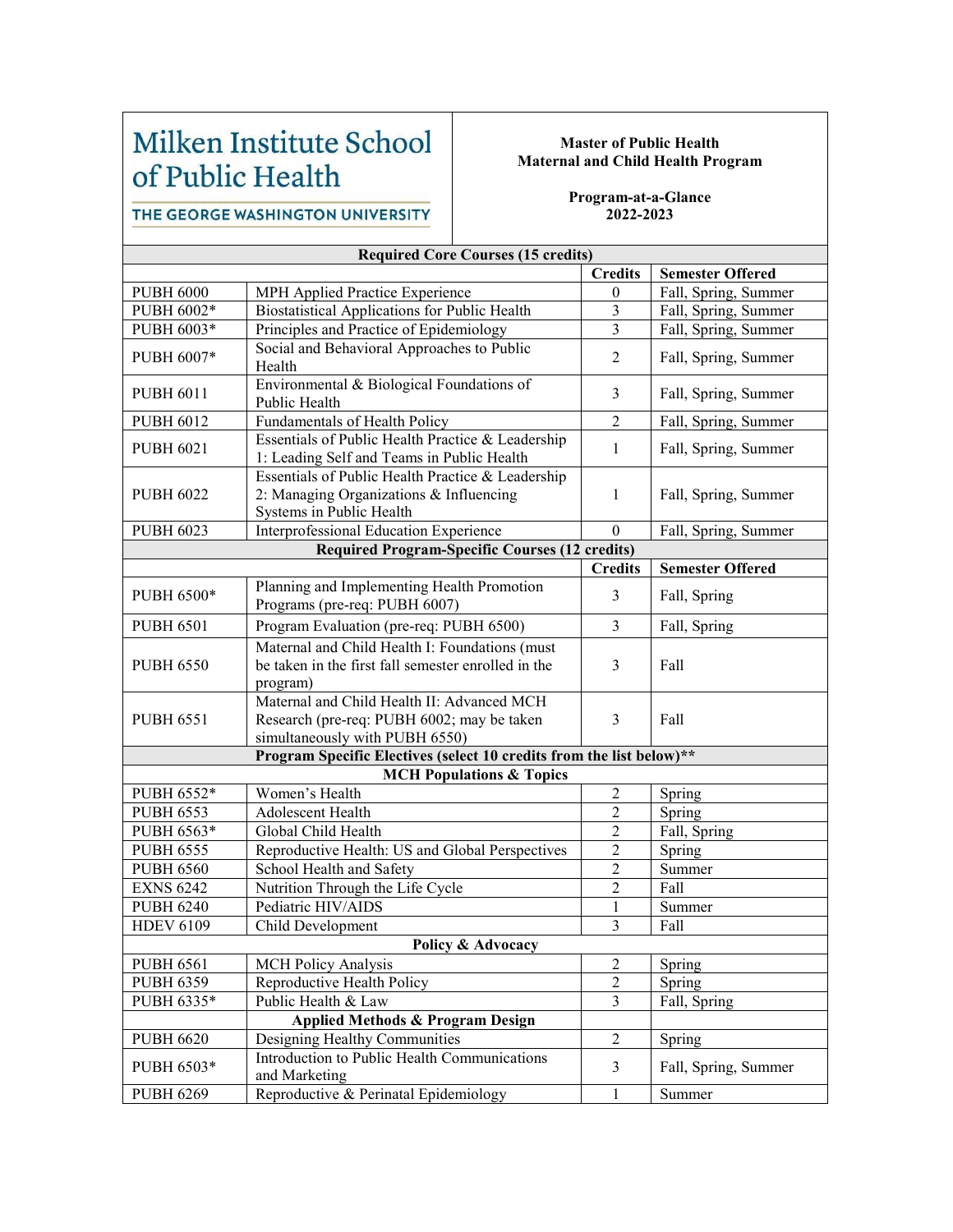| PUBH 6514*                           | Preventing Health Disparities                                                  | 2              | Fall, Spring         |
|--------------------------------------|--------------------------------------------------------------------------------|----------------|----------------------|
| <b>PUBH 6235</b>                     | Epidemiology of Obesity                                                        |                | Summer               |
|                                      | <b>Global MCH</b>                                                              |                |                      |
| PUBH 6452 *                          | Social and Behavior Change Communication in<br>Middle- to Low-Income Countries | 2              | Fall                 |
| PUBH 6400*                           | Global Health Frameworks                                                       | 2              | Spring               |
| PUBH 6455*                           | Global Vaccinology                                                             | 3              | Spring & Fall        |
| PUBH 6481*                           | Global Mental Health                                                           | $\mathfrak{D}$ | Summer               |
|                                      |                                                                                |                |                      |
| <b>General Electives (6 credits)</b> |                                                                                |                |                      |
| Any Graduate Course(s)               |                                                                                | 6              | Fall, Spring, Summer |
| <b>Other Required Courses</b>        |                                                                                |                |                      |
| PUBH 6015.18                         | <b>Culminating Experience</b>                                                  | $\mathfrak{D}$ | See Advisor          |
| <b>Course Distribution</b>           |                                                                                | <b>Credits</b> |                      |
| <b>Public Health Core Courses</b>    |                                                                                | 15             |                      |
| Program-Specific Required Courses    |                                                                                | 12             |                      |
| Program-Specific Electives           |                                                                                | 10             |                      |
| Electives                            |                                                                                | 6              |                      |
| <b>Culminating Experience</b>        |                                                                                | $\overline{2}$ |                      |
|                                      | <b>Total Degree Credits</b>                                                    | 45             |                      |

\* These classes are also offered online. Residential students may take a maximum of 15 credits in online coursework.

\*\* Substitutions are allowed with advisor's advance approval.

#### **Graduation Requirements**

1. **Graduate Credit Requirement:** 45 graduate credits are required.

2. **Course Requirements:** Successful completion of the Core, Department/Program-Specific, and General Elective Courses are required.

3. **Practicum Requirement:** Students are required to fulfill all requirements of the Applied Practice Experience.

4. **Interprofessional Education Experience:** Students are required to enroll and participate in an authorized IPE activity (PUBH 6023).

5. **Grade Point Requirement:** A 3.0 (B average) overall grade point average is required.

6. **Time Limit Requirement:** The degree must be completed within five years.

7. **Transfer Credit Policy:** Up to 12 graduate credits that have not been applied to a previous graduate degree may be transferred to the MPH upon approval. Credits must have been earned from an accredited institution in the last 3 years with a grade point of 3.0 or better.

8. **CITI Training requirement:** All students are required to complete training regarding human subject protection regulation and the Health Insurance Portability and Accountability Act of 1996 (HIPAA). To fulfill this requirement, you must complete the Collaborative IRB Training Initiative (CITI) Course in The Protection of Human Research Subjects.

9. **Integrity Quiz & Plagiarism requirement:** All students are required to review the George Washington University Code of Academic Integrity and take the quiz within their first semester of study. be found here: [http://publichealth.gwu.edu/integrity.](http://publichealth.gwu.edu/integrity)

10. **Professional Enhancement Requirement:** Students must participate in 8 hours per degree program of Public Health-related lectures, seminars, and symposia, related to your field of study. Professional Enhancement activities supplement the academic curriculum and help prepare students to participate actively in the professional community. Opportunities for professional enhancement are regularly publicized via the Milken Institute SPH Listserv and through your department or advisor. Students must submit documentation of Professional Enhancement activities to the Office of Student Records. The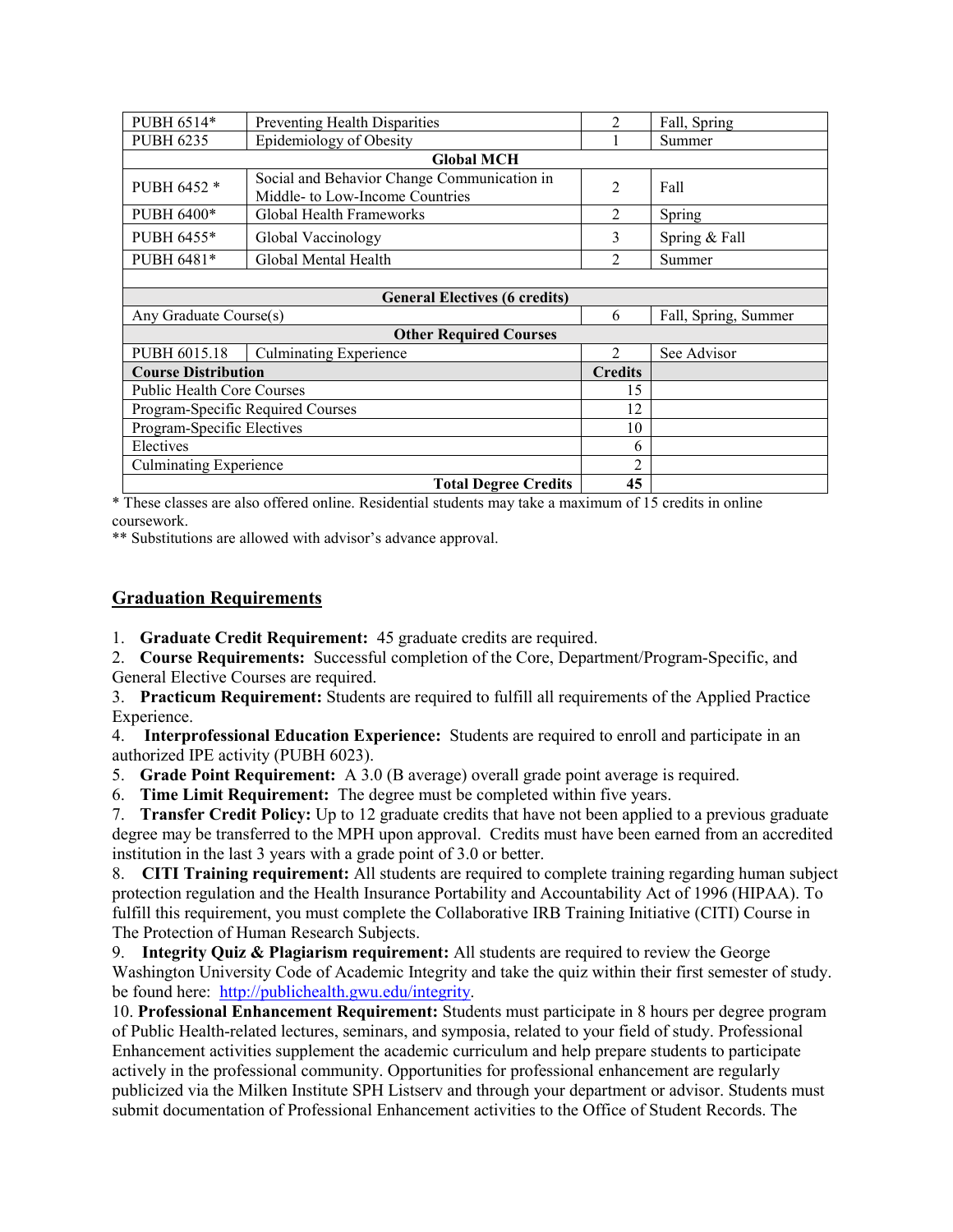documentation consists of the Professional Enhancement Form

http://publichealth.gwu.edu/academics/forms (which includes a prior approval signature from the student's advisor, a description of the program agenda, and proof of attendance. Remember to submit your documentation before you apply to graduate!

## **Accelerated MPH Program in Maternal and Child Health**

#### **Description**

The MPH in Maternal and Child Health can be completed within one calendar year and is ideal for four types of students who wish to experience an intensive program of study in Maternal and Child Health in the Nation's Capital. This includes:

- Professionals with prior masters, law, medical, nursing or doctoral degrees in other fields
- Mid-level professionals with extensive health or other education or work experience
- Students who are planning to matriculate to a professional program within 18 months but wish to obtain public health knowledge to augment their future studies
- Students pursuing advanced training (e.g., medical school, nursing school) who wish to take only one year away from their primary studies to study Maternal and Child Health.

#### **Admission and Graduation Requirements**

Admissions and graduation requirements are identical to the two-year MPH. Students considering the one year curriculum are strongly advised to contact the Program Director (Dr. Amita N. Vyas; mchdirector $\omega$ gwu.edu) to discuss curriculum planning and scheduling. Students who opt to take longer than one year after entering the program may do so provided they meet the University's requirements for graduation.

#### **Coursework**

Milken Institute SPH provides flexible course offerings and allows on-campus students to take up to 15 credits online through MPH $@GW$ . This is a great opportunity to accommodate the course load associated with an accelerated program. Some restrictions may apply. Students should confirm with their advisor prior to enrollment. Refer to the student handbook for more information on Flexible Programming: <https://publichealth.gwu.edu/studenthandbook>

#### **Sample Schedule**

One-year MPH students work closely with a dedicated advisor to plan a curriculum that meets their educational goals. The sample schedule that follows is only a guide and not a requirement. **45 graduate credits** are required to receive an MPH in MCH. For questions about scheduling, please consult the MCH program director.

| <b>Summer</b>    |                                                                                                 |    |
|------------------|-------------------------------------------------------------------------------------------------|----|
| Course #         | <b>Course Name</b>                                                                              | Сr |
| PUBH 6002***     | Biostatistical Applications for Public Health                                                   |    |
| <b>PUBH 6003</b> | Principles and Practice of Epidemiology                                                         |    |
| <b>PUBH 6007</b> | Social and Behavioral Approaches to Public Health                                               |    |
| PUBH 6012***     | Fundamentals of Health Policy                                                                   |    |
| PUBH 6021***     | Essentials of Public Health Practice & Leadership 1: Leading Self and Teams in<br>Public Health |    |
| <b>Total</b>     |                                                                                                 |    |

<sup>\*</sup> Can change out each of these with the Fall core course (see below)